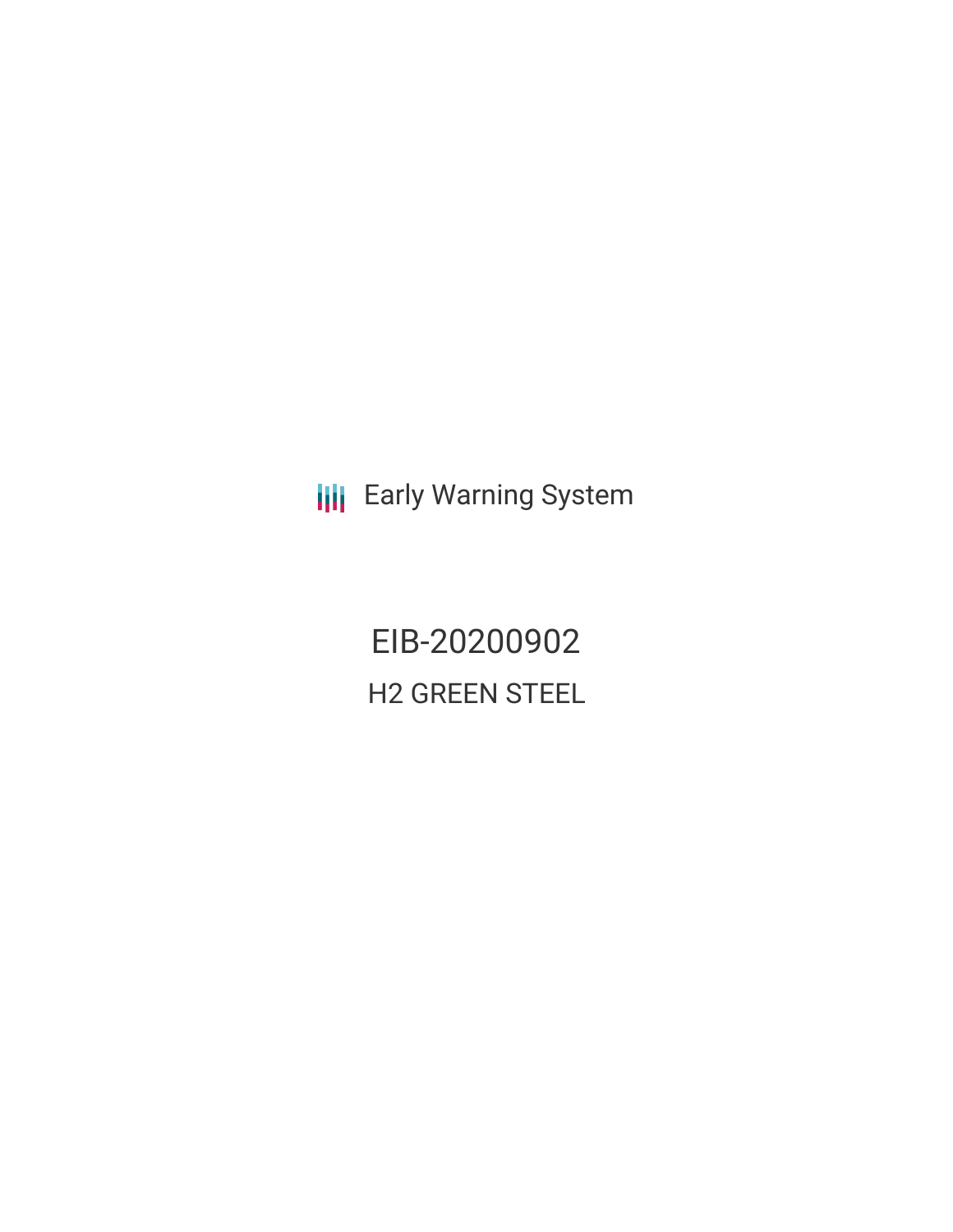# **Quick Facts**

| <b>Countries</b>              | Sweden                         |
|-------------------------------|--------------------------------|
| <b>Financial Institutions</b> | European Investment Bank (EIB) |
| <b>Status</b>                 | Proposed                       |
| <b>Bank Risk Rating</b>       | U                              |
| <b>Borrower</b>               | H <sub>2</sub> GS AB           |
| <b>Sectors</b>                | Industry and Trade             |
| <b>Investment Type(s)</b>     | Loan                           |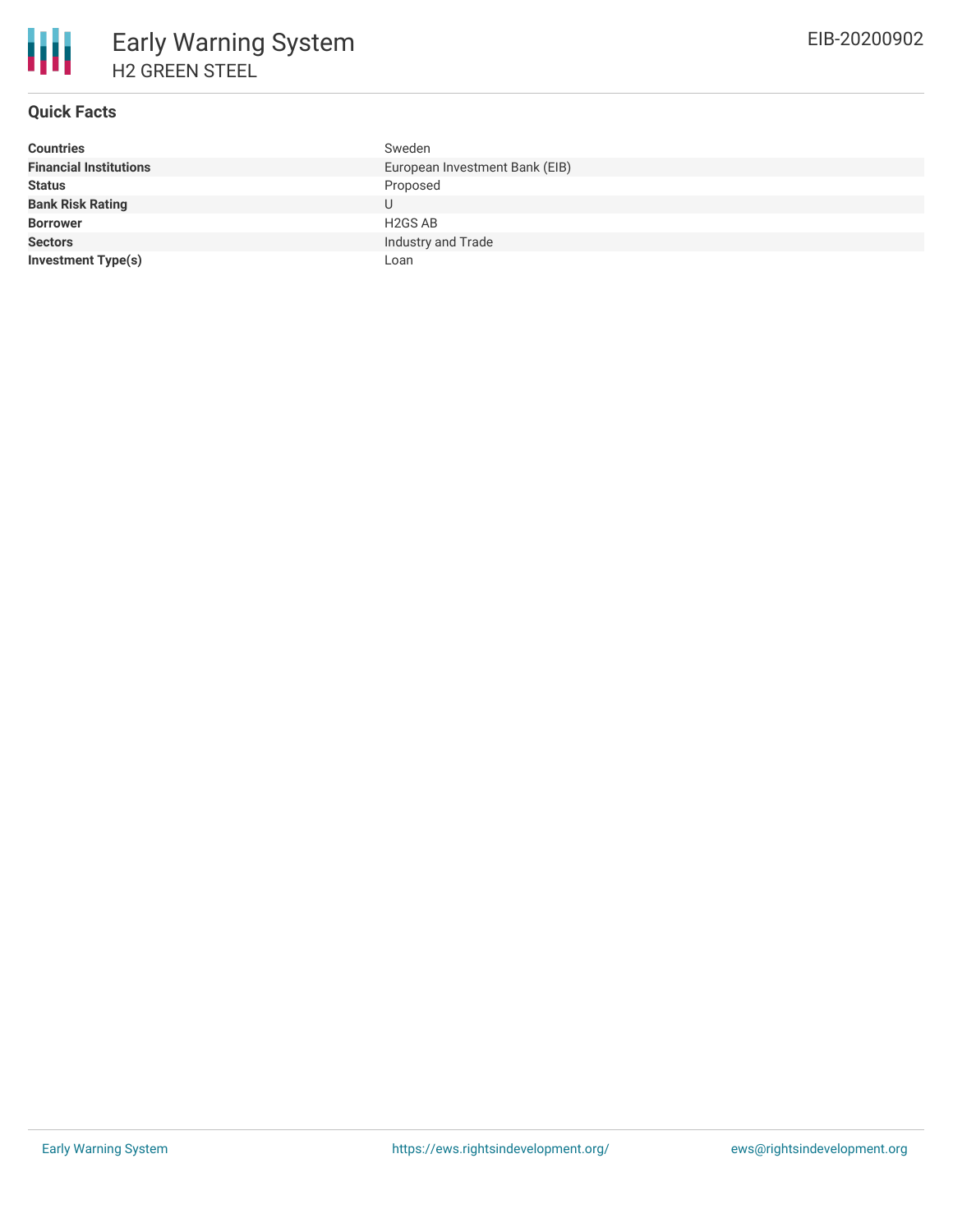

# **Project Description**

The project entails the construction of a hydrogen-based integrated primary steel manufacturing plant capable of producing 2.5 million tons per year. The plant includes the following ground-breaking, first-of-their-kind commercial-scale components: a large-scale electrolysis-based hydrogen generation plant, a hydrogen-based direct reduced ironmaking (DRI) plant with EAF steelmaking, and all downstream facilities. The incoming steel will be very low carbon, implying that the plant will produce environmentally friendly, high-quality flat carbon steel products primarily for the automotive, construction, white goods, industrial equipment, and energy industries.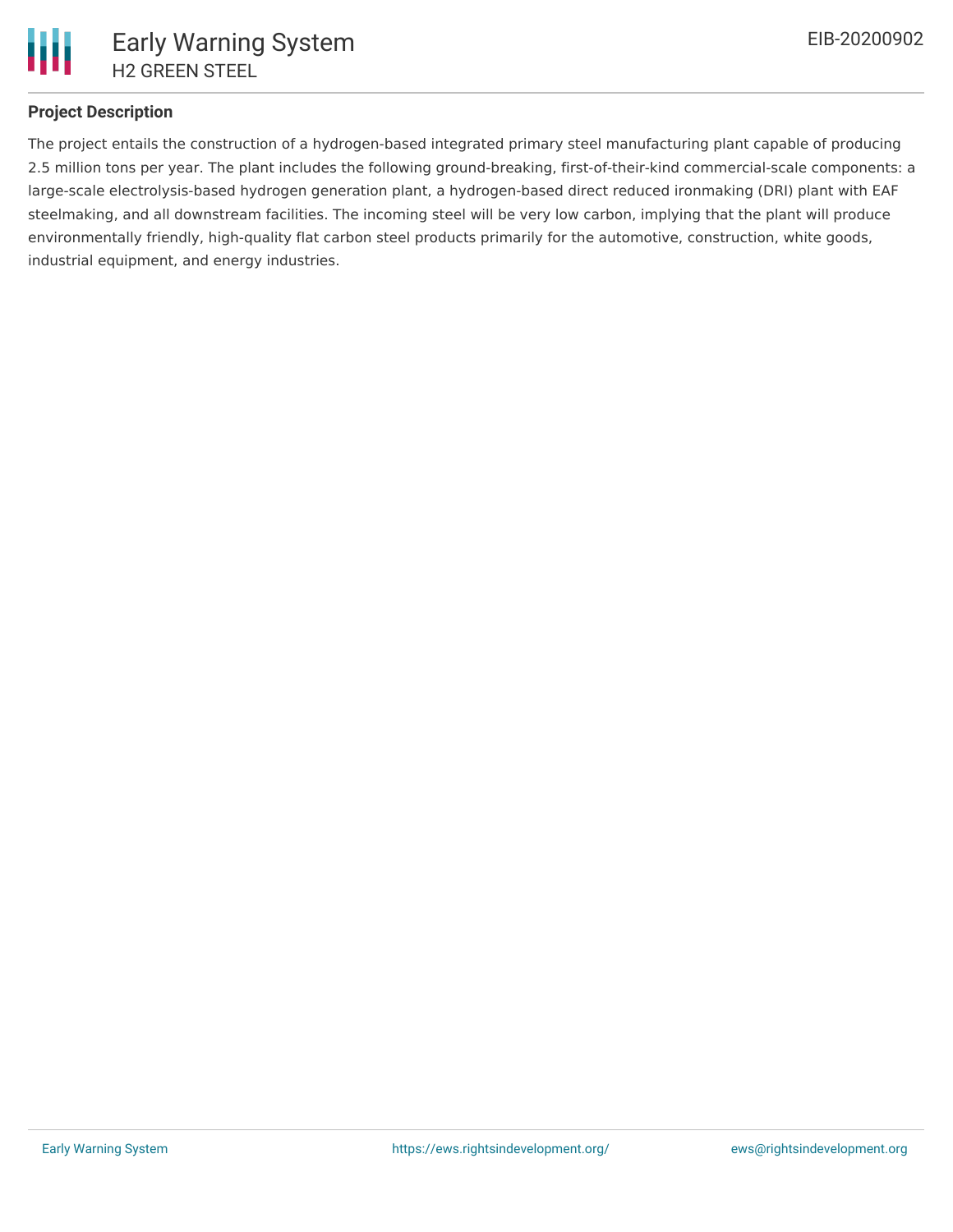## **Investment Description**

European Investment Bank (EIB)